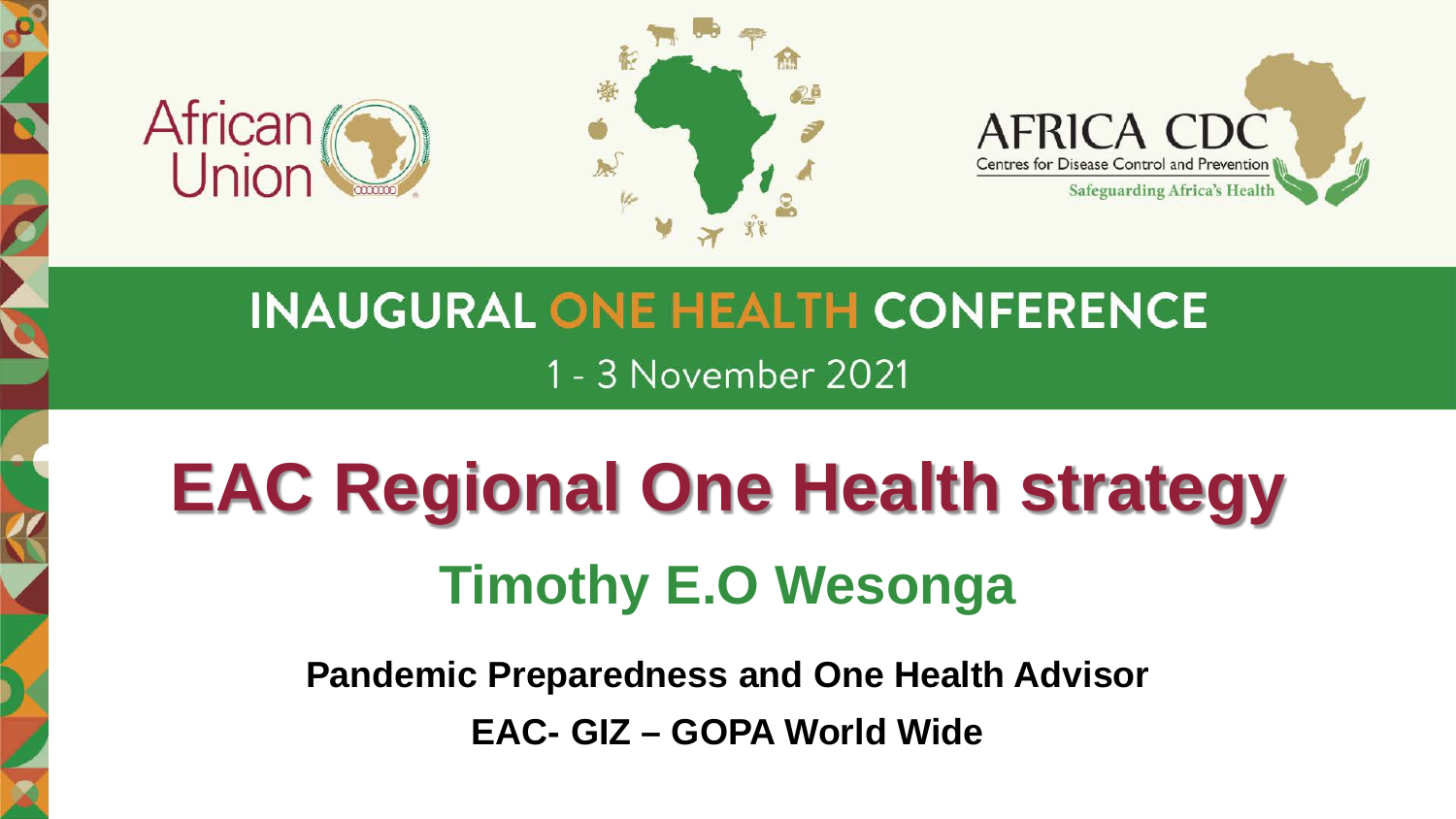# **Outline**

- **Introduction**
- Rationale of the OH Strategy
- EAC Council decisions on One Health
- One Health Definitions
- Situational analysis of OH in EAC
- Vision Mission and Guiding principles
- Goal Objectives Strategic approaches
- One Health Strategic Priority areas
- Institutional arrangements



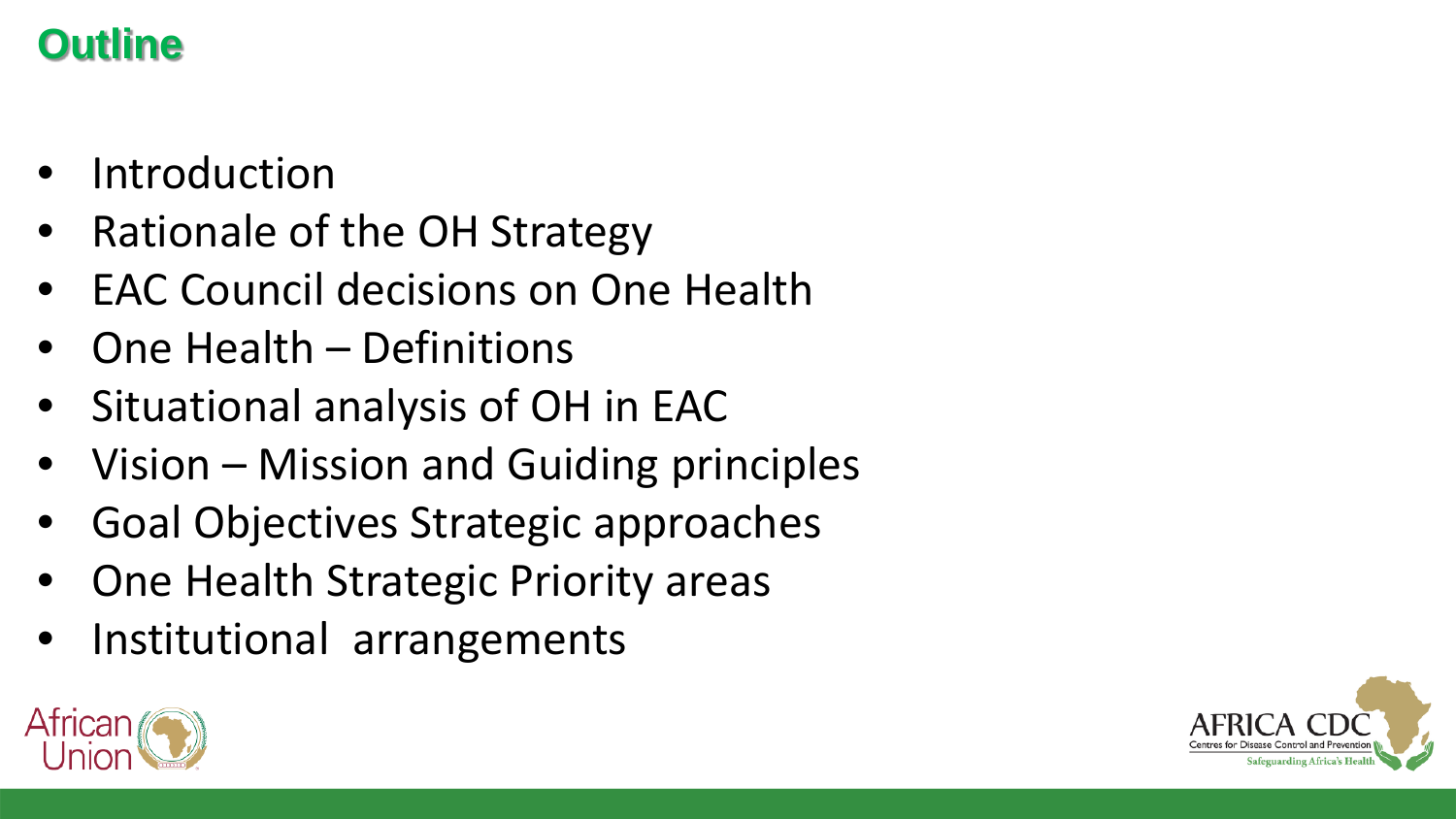# **1.INTRODUCTION**

### **Background**

- EAC experience with infectious disease outbreaks –in the last decade: Ebola Virus Disease (EVD), Rift Valley Fever (RVF), Marburg, Dengue and Crimean Congo hemorrhagic fevers, Yellow Fever, Avian Influenza, Anthrax, Cholera, Polio, Hepatitis A and E and many more
- The Outbreaks can jeopardise public health, economic stability and the livelihoods of citizens.
- The spread of infectious diseases is facilitated by
	- migration and transboundary trade- Integration process frier movement of people and goods.
	- tourism with its close interface between humans and wildlife and as a result of climate change.
	- migration of wildlife and livestock in the region further contributes to the spread of zoonoses across borders.
- To prevent and combat disease outbreaks, EAC member States need to be prepared. <https://www.who.int/emergencies/diseases/novel-coronavirus-2019>



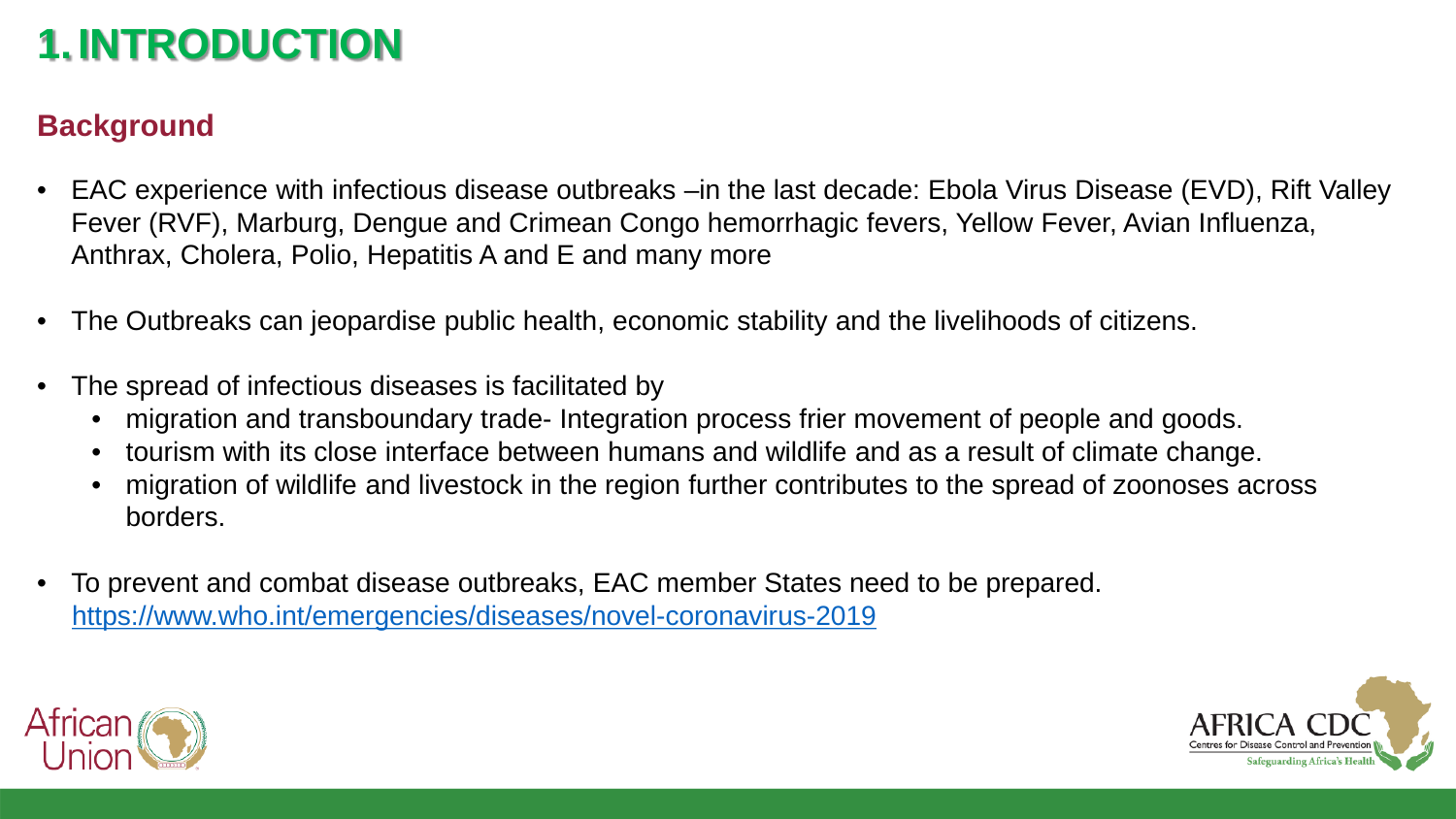### **Rationale of the Regional One Health Strategy**

- Highly pathogenic infectious diseases are a threat to public health
- Around 60% of pathogens that cause human diseases come from domestic animals or wildlife
- Over 70% of emerging infectious diseases in humans have their sources in animals.
- The diseases affect animals and humans and their livelihoods.
- Depending on their nature, diseases also have negative impact on sectors like trade, tourism, education and the economy as a whole.
- Antimicrobial resistance (AMR) has become another major threat –in preventing and controlling infections caused by bacteria, viruses and fungi.
- Other events of public health concern **floods, contaminated food and water or the invisible**  contamination of crops with aflatoxins <http://who.int/csr/don/en/>
- **Multi-sectoral and multidisciplinary "One Health" approach is crucial for effective preparedness and response to each of these threats to public health.**
- EAC required policy instrument to guide Policy instruments on One Health in the region African

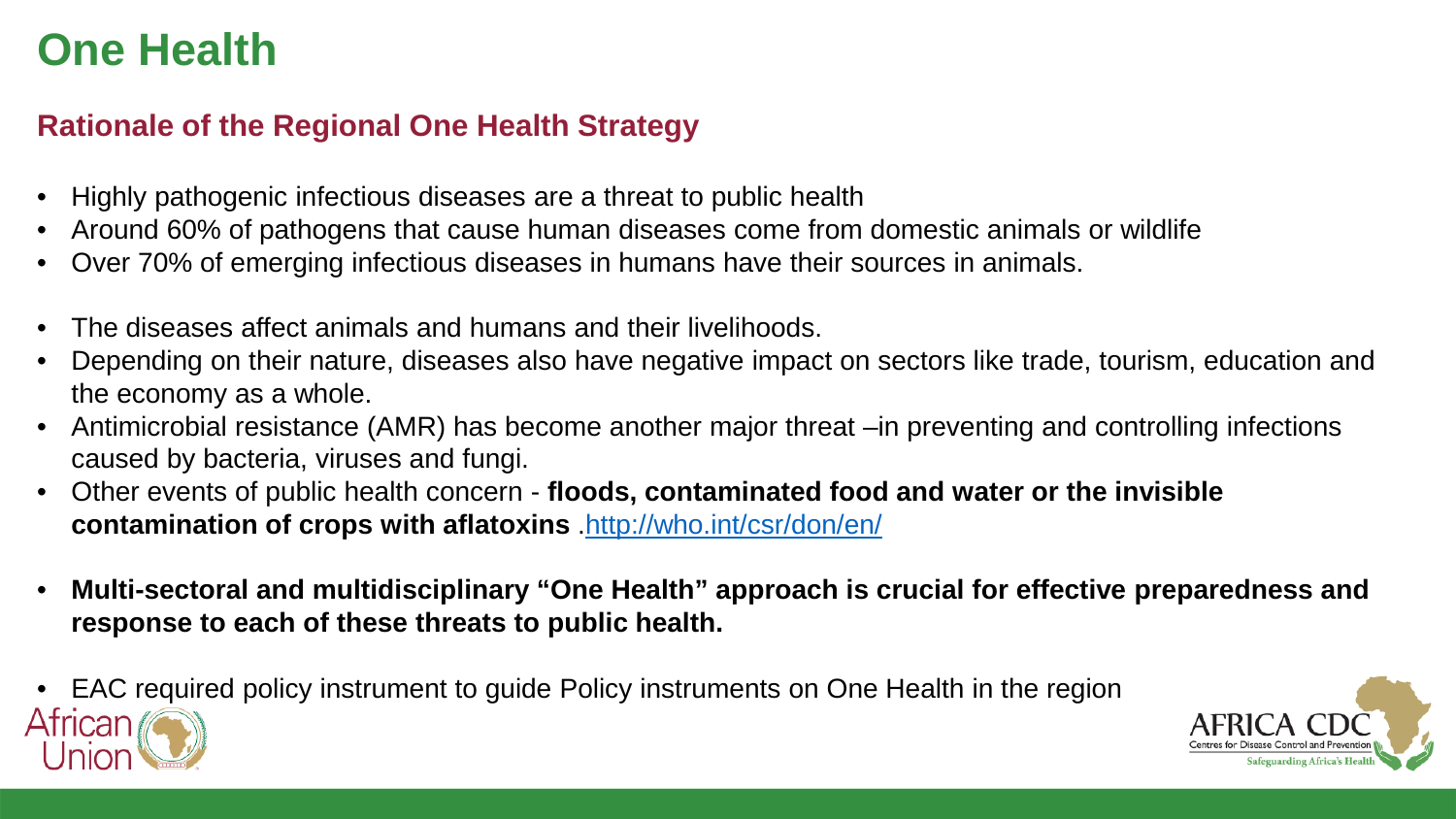# **Council of Ministers Decision**

The EAC Sectoral Council of Ministers of Health:

- directed the EAC Secretariat to strengthen multi-sectoral collaboration and coordination by developing a regional One Health Strategy by June 2021 (**EAC/SCHealth/19/Directive/043**); and
- directed the Partner States to further promote and strengthen interdisciplinary collaboration to embrace One Health in preparedness and response (**EAC/SCHealth/19/Directive/044**).
- the **EAC Regional Contingency Plan for Epidemics due to Communicable Diseases and other conditions of public health concern** (2018-2023) embraces and provides for the One Health approach
- **The IHR 2005** provides for the establishment of a public emergency response plan including the creation of multisectoral and multi-disciplinary teams to respond to events that may constitute a Public Health Emergency of International Concern (PHEIC), <https://www.who.int/ihr/publications/9789241580496/en/> [https://link.springer.com/chapter/10.1007/978-1-4020-6699-3\\_17](https://link.springer.com/chapter/10.1007/978-1-4020-6699-3_17)
- **EAC considers the One Health approach as the key to increasing the overall resilience to public health threats and enabling preparedness and response to be an all-inclusive and coordinated effort**.



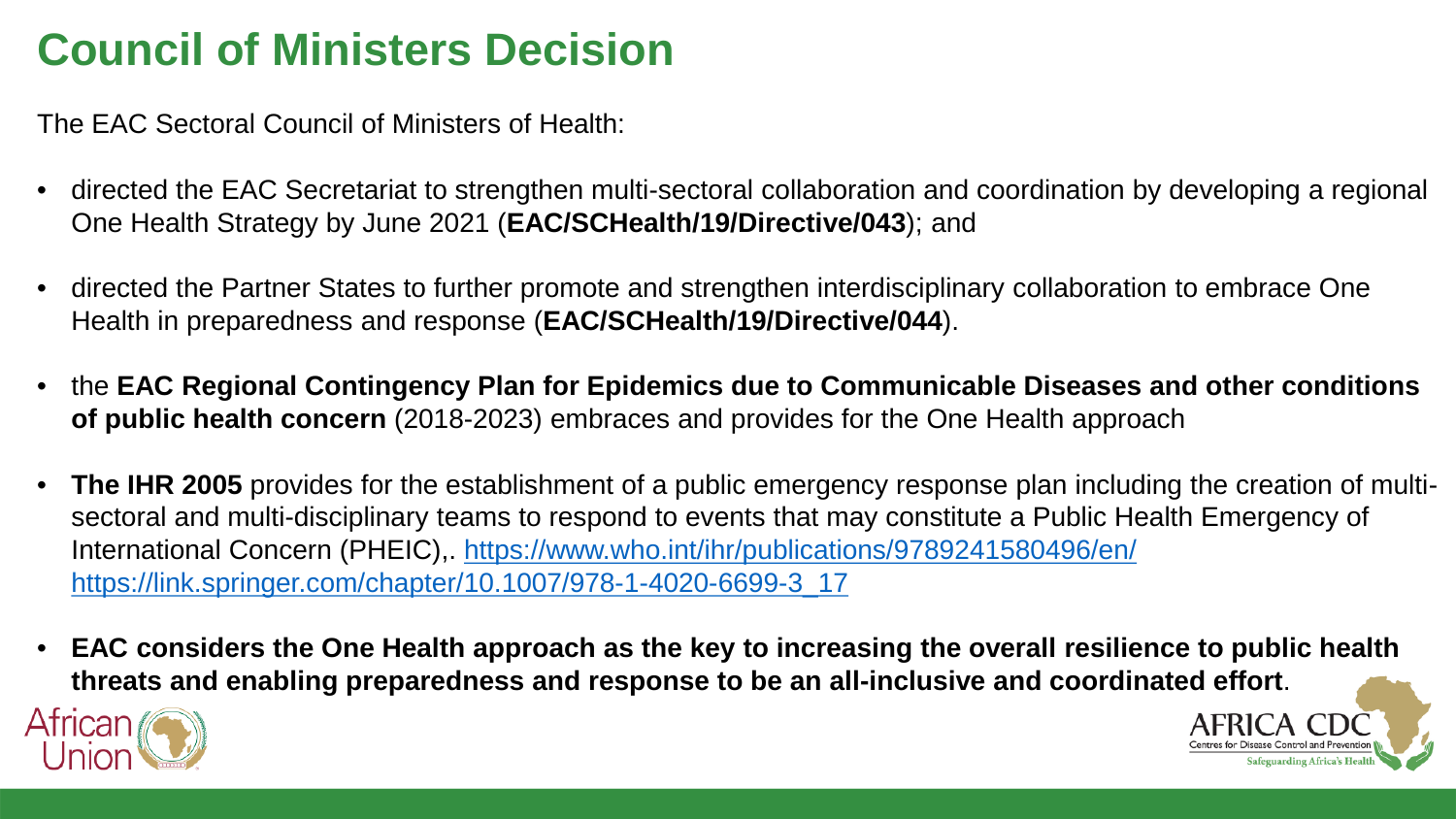# **HEADING**

### **Rationale Cont.**

**The Regional One Health strategy will:**

- **consolidate gains so far made and streamline and guide the implementation and practice of One Health.**
- **complement national strategies and provide regional guidance and direction in the implementation of One Health in the EAC.**
- **harmonise, consolidate and synergise national effort; and**
- **provide guidance for multi-disciplinary and multi-sectoral preparedness, prevention, detection and response to public health threats across EAC borders.**
- **encourage and promote the development of a community of practice in One Health approach in the region.**
- **mainstream One Health in the EAC Region.**



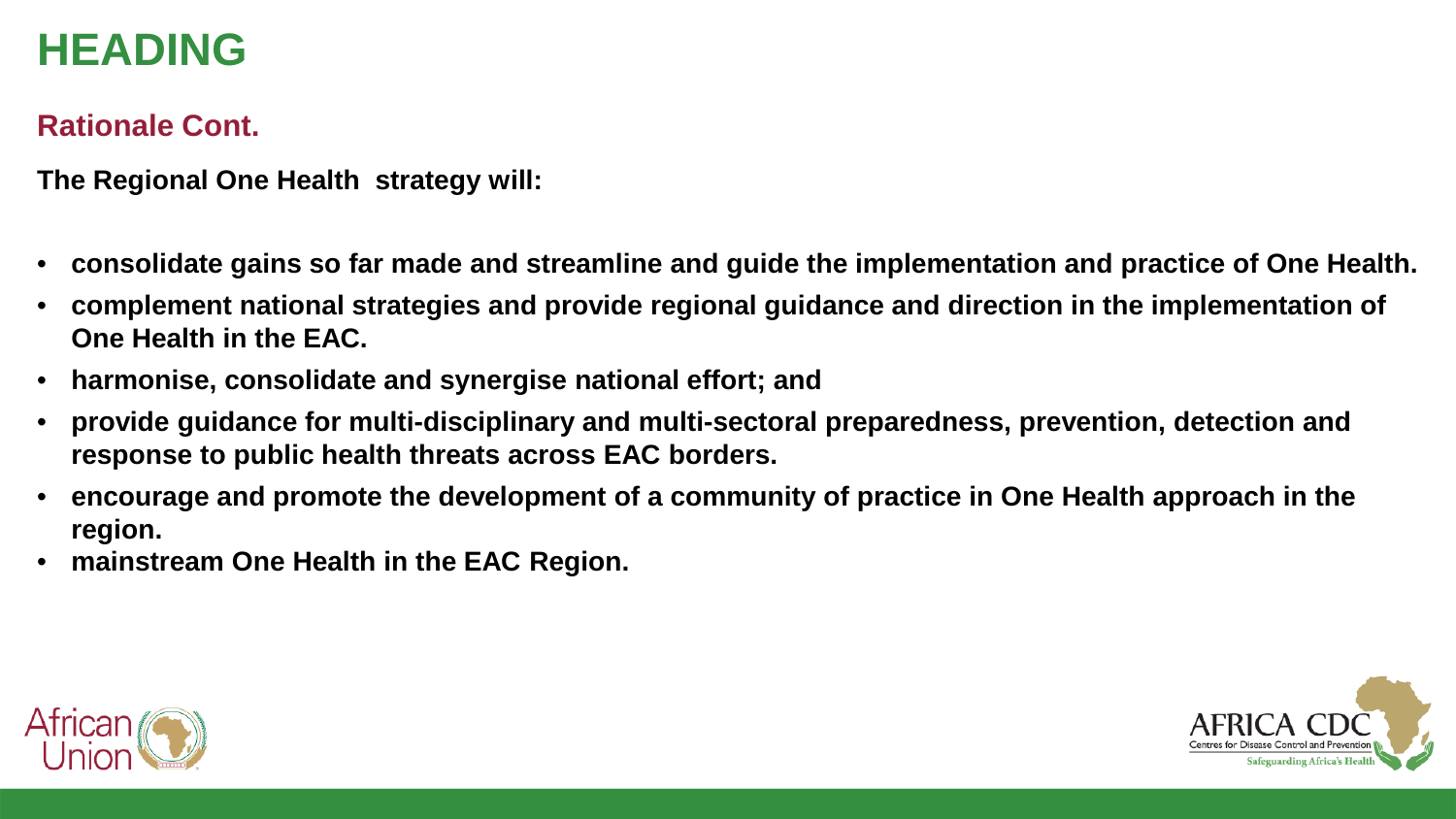• The approach promotes the multi-sectoral and interdisciplinary application of knowledge, skills and practices to attain optimal health for people, animals and the environment.It aims at promoting a cross-sectoral and collaborative and whole-of-society approach to health hazards

#### **Definition**

Worldwide many definitions of One Health are being applied. The One Health Commission defines One Health as a collaborative, multisectoral, and trans-disciplinary approach – working at local, regional, national, and global levels – to achieve optimal health and well-being outcomes recognizing the interconnections between people, animals, plants and their shared environment.[https://www.onehealthcommission.org/en/why\\_one\\_health/what\\_is\\_one\\_health/](https://www.onehealthcommission.org/en/why_one_health/what_is_one_health/)

#### **Applied Definition- from EAC Experience**

*The EAC Secretariat applies a much wider One Health definition in the prevention of and response to threats of public health concern. It involves all sectors and disciplines which are affected by an outbreak of an infectious disease or other event of public health concern, which can contribute to preventing it and to mitigating its impact.*



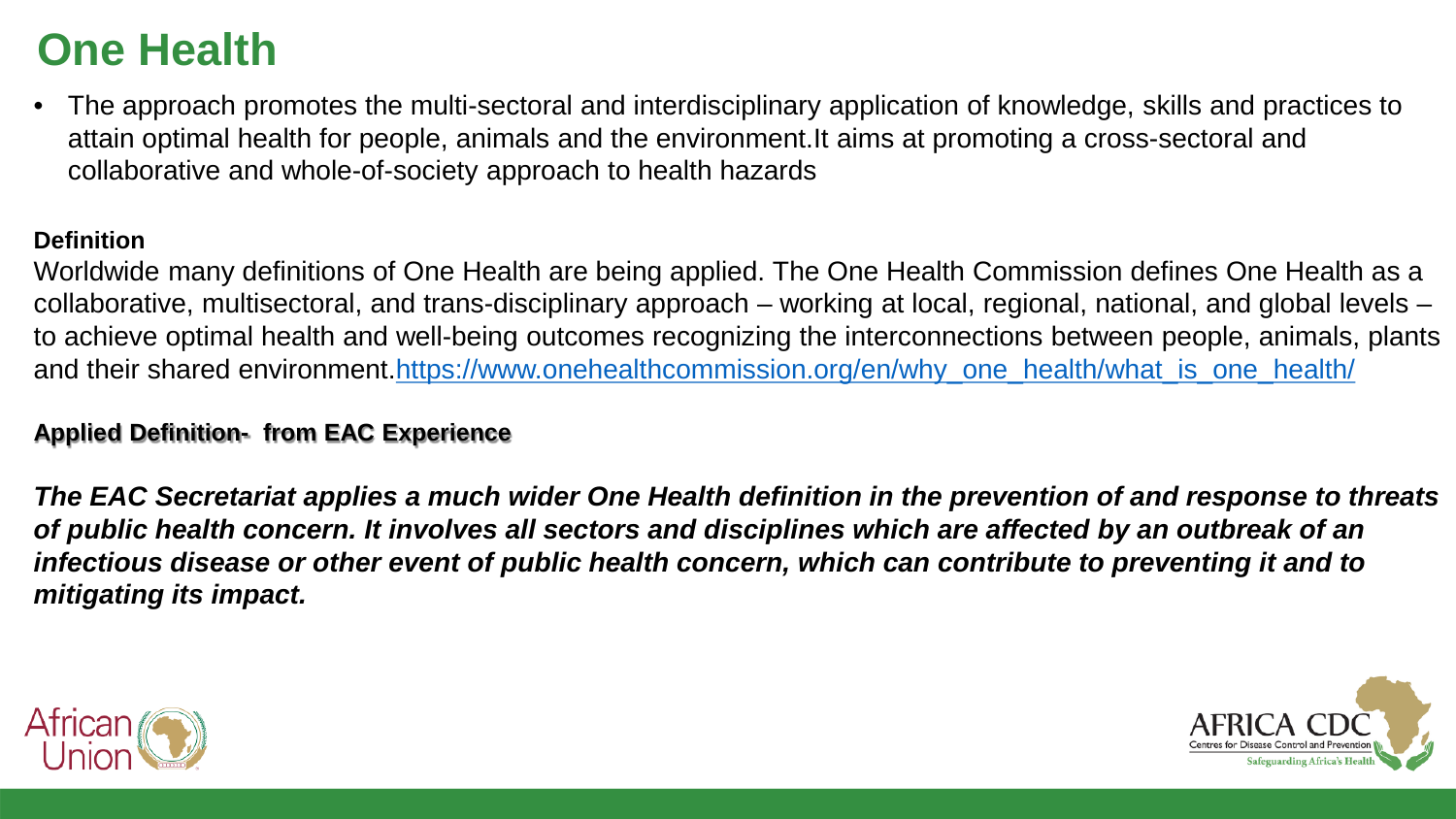### **Situational Analysis – in EAC**

- EAC Committed to the One Health approach
- One Health has come a long way in the East African region.
- Some key One Health documents have been developed under the auspices of the EAC Secretariat.
	- regional contingency plan for pandemic preparedness and response,
	- the regional risk and crisis communication strategy and
	- One Health Standard Operating Procedures (SOPs) for their implementation.

### **Partner States( Countries)**

- All EAC Partner States embraced One Health
- Burundi has no instruments, no one health platform but there is political will
- Kenya One Health strategy, One Health Unit and actively involved One Health activities Constituted by an MOU
- Rwanda One Health Policy, One Health strategy, One Health Platform
- South Sudan has no instruments, no one health platform but there is political will
- Tanzania One Health office in place at the Prime Ministers, One Health strategy, One Health Desks in **Ministries**
- Uganda Have a One Health Strategy, One Health Units in the lead Ministries, One Health Platform in place



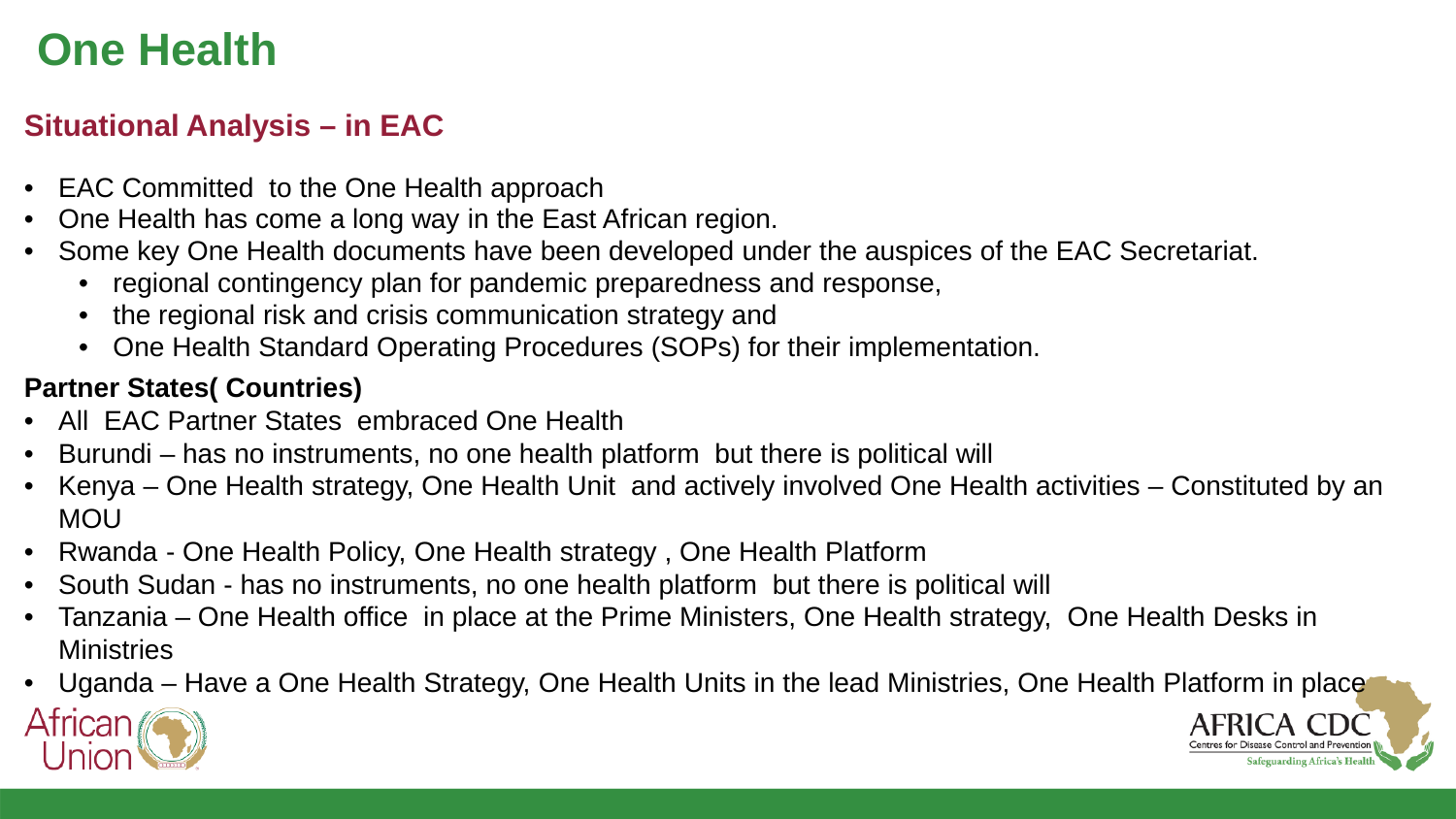# **One Health Strategy**

### **Vision**

• The one Health approach is embraced and widely applied in the EAC region in prevention, detection and response to public health threats.

### **Mission**

• To create an enabling environment for successful multi-stakeholder approaches towards infectious disease outbreaks and other public health threats.

### **Guiding principles**

• The One Health strategy is based on shared values and guided by a set of principles that reflect the One Health spirit

- Multi-sector involvement
- Multi-disciplinary approach
- Science-driven
- Sustainable capacity building
- Inclusiveness
- Transparent cooperation
- Human wellbeing
- Prevention is better than cure



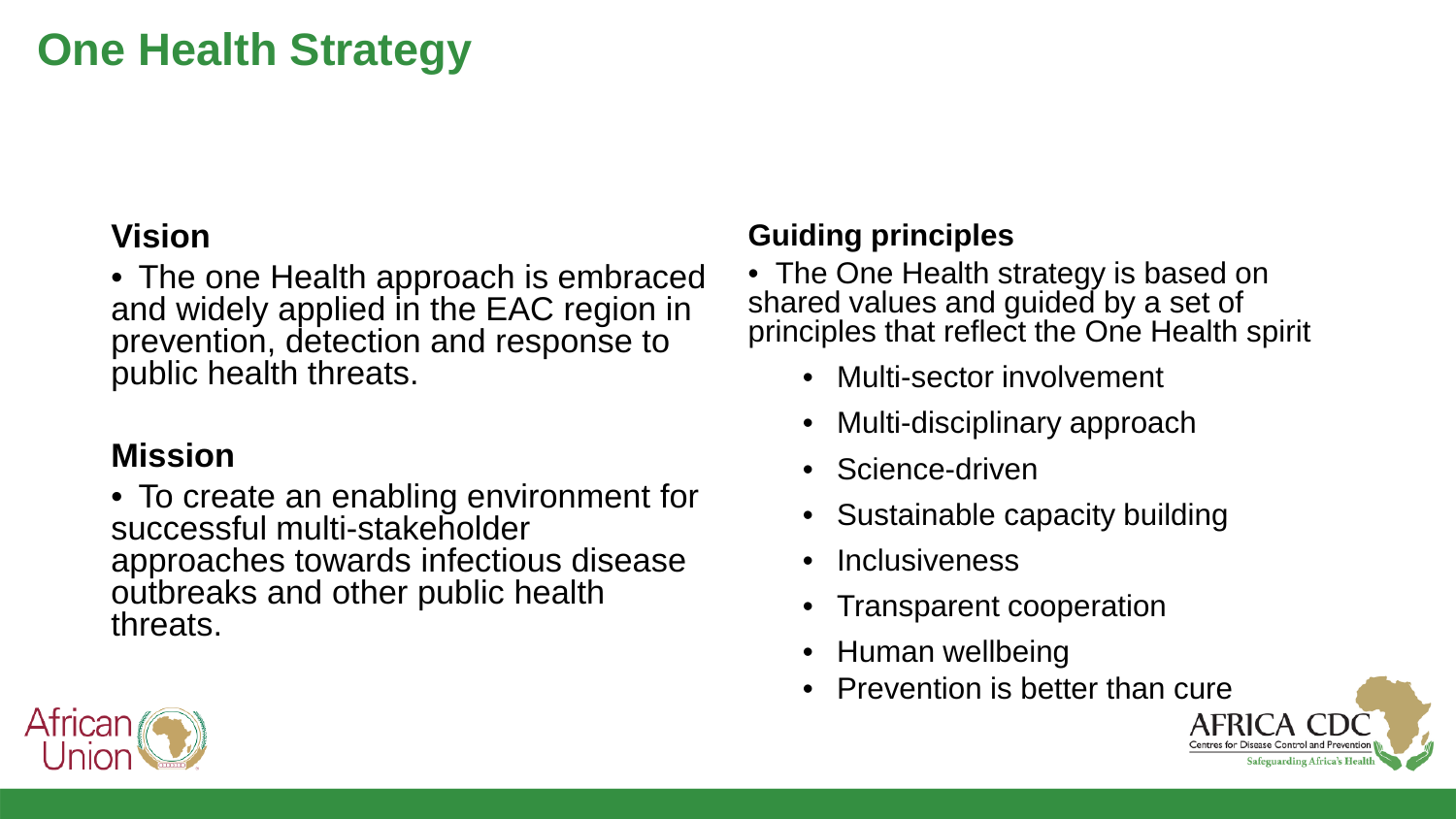# **One Health Strategy**

### **Goal**

to strengthen multi-sectoral and multi-disciplinary preparedness for and response to outbreaks of infectious diseases and other events of public health concern and to mainstream the One Health approach in the region.

### **Objectives**

objectives of the EAC Regional One Health Strategy are to:

- Institutionalise the One Health approach sustainably at the EAC level;
- ii. Promote the application of the One Health approach in the preparedness for, prevention and detection of and response to public health threats in the region
- iii. Strengthen the One Health capacity in the EAC region.

### **Strategic approaches**

The strategic approaches are based on:

- **Creation of an enabling political** environment for the institutionalisation and application of the One Health approach
- Promotion of the approach
- Enhanced cooperation on One Health
- Strengthened One Health capacity
- Promotion of One Health research



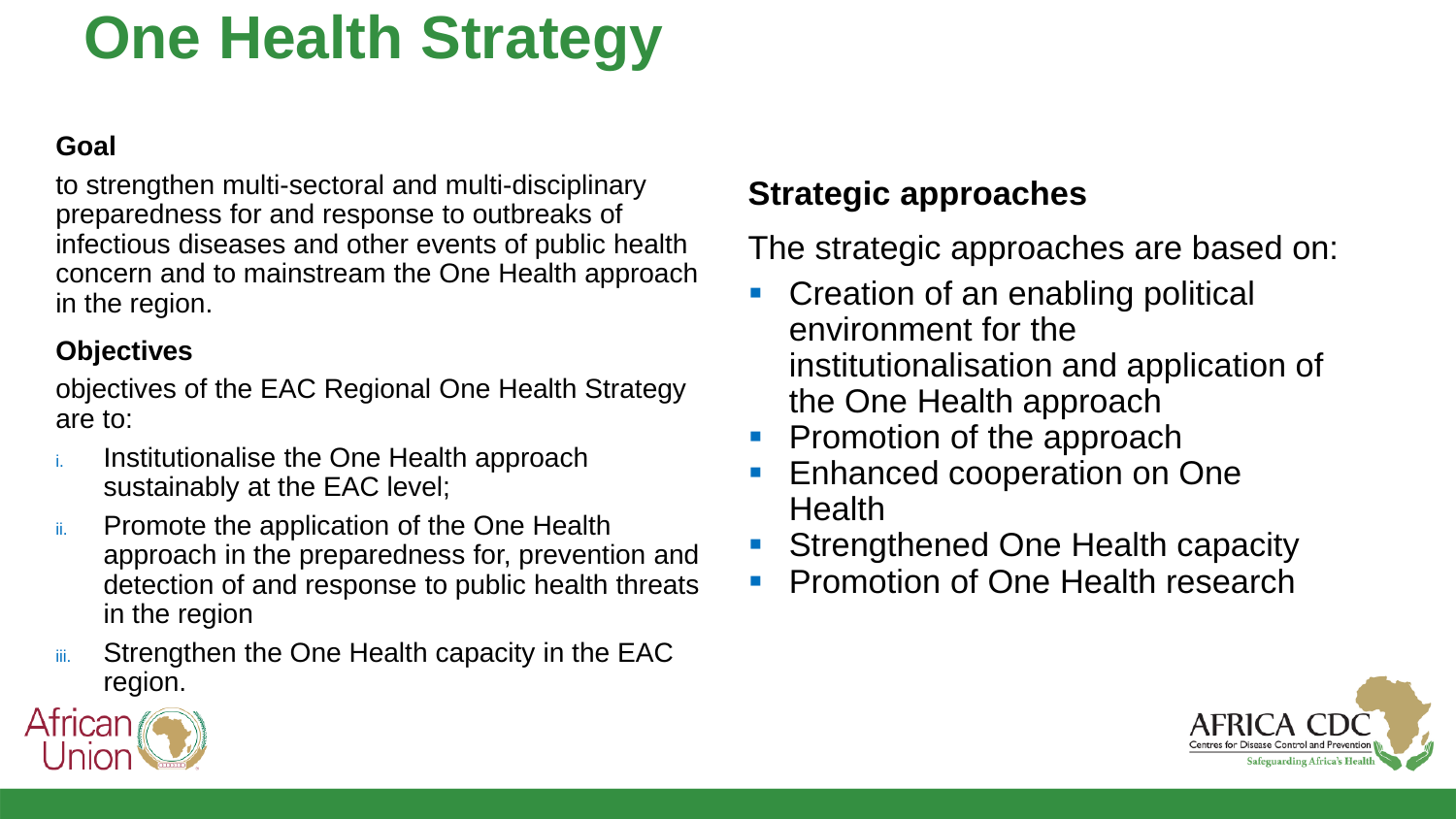# **One Health Strategic Priority areas**

### *1: Institutionalise the One Health approach at the EAC level*

### **Strategic Objectives**

i.Develop an EAC One Health Policy and Legal Framework

- ii. Establish an EAC One Health Coordination Office and operationalizing it
- iii .Mobilise resources for the EAC One Health Office

*\*There strategic interventions for each strategic Objective* 



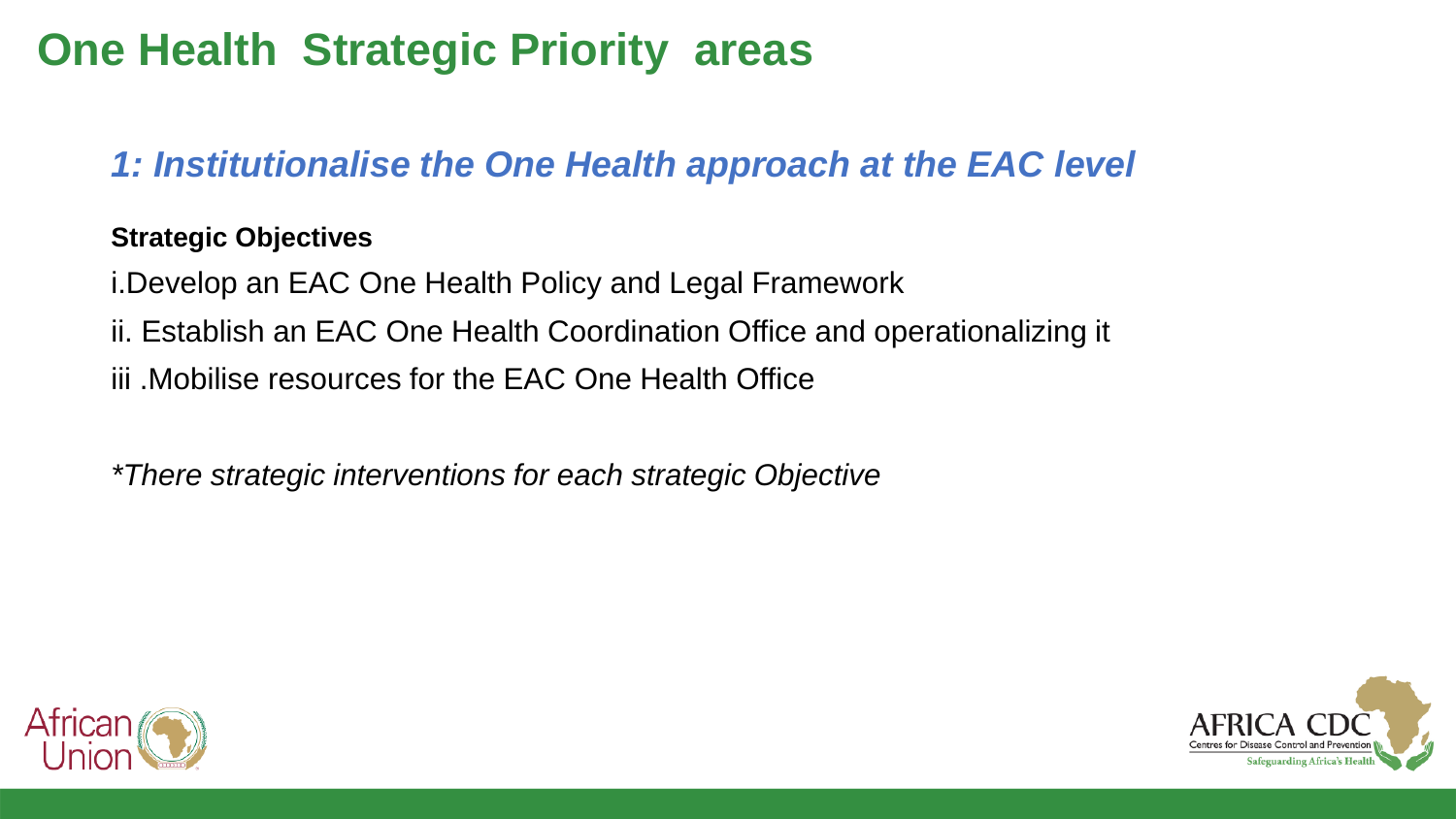### *2. Promote the One Health approach in the EAC region*

### **Strategic Objectives**

- i. Enable increased One Health stakeholder engagement in the EAC region
- ii. Communicate the One Health approach to the stakeholder in the EAC
- iii. Increase One Health advocacy and awareness in the EAC
- iv. Use a collaborative, multi-sectoral and multi-disciplinary One Health approach in preparedness of and response to events of public health concern in the EAC region
- v. Strengthen collaboration in One Health in the EAC region with the international community and the private sector

*\*There are strategic interventions for each strategic Objective* 



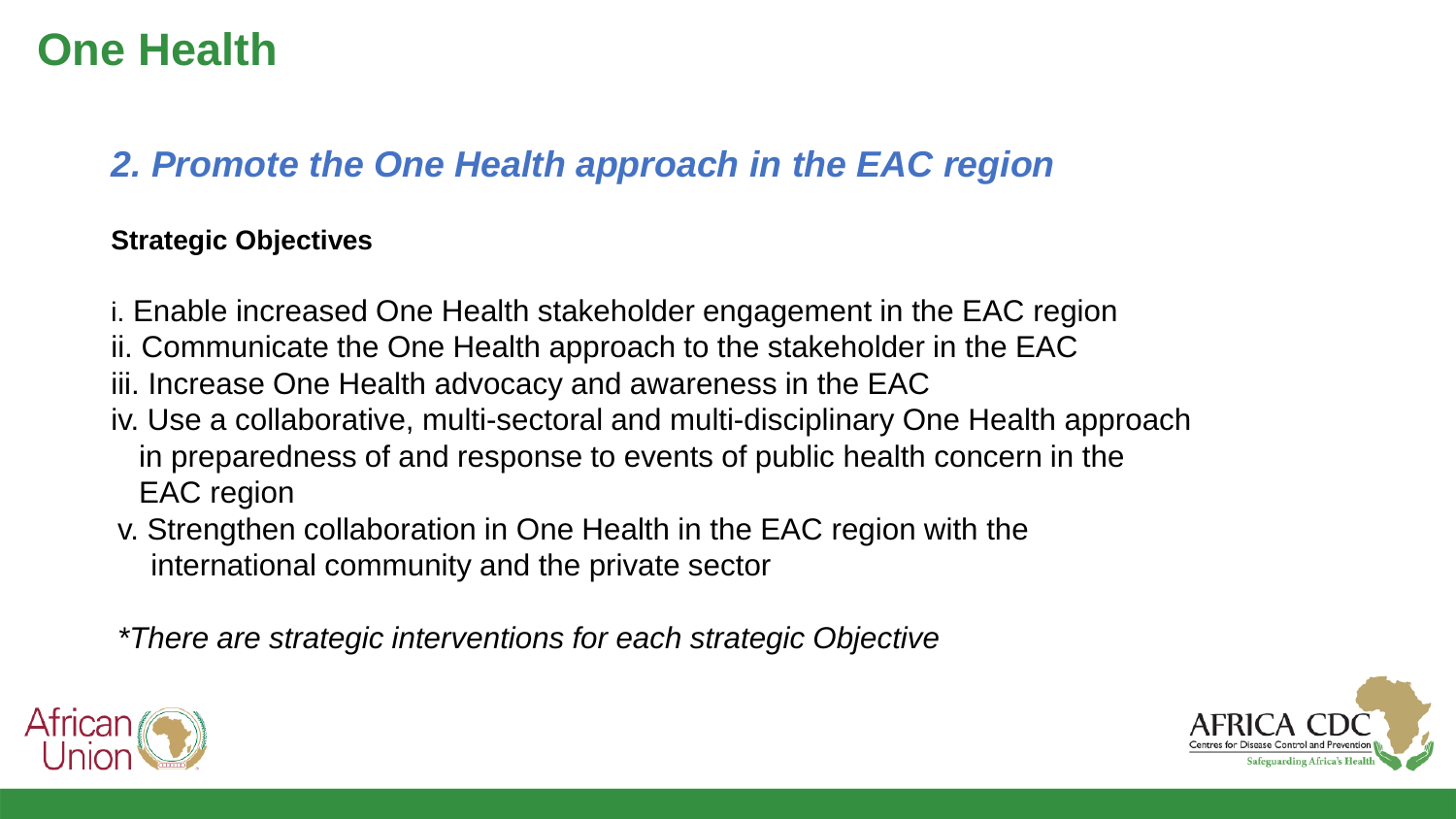### *3: Strengthen the One Health capacity in the EAC region*

### **Strategic Objectives**

- i. Determine existing One Health capacities and gaps in the EAC region
- ii. Improve framework conditions for One Health capacity building in the EAC region
- iii. Create supportive environment for multi-sectoral and multidisciplinary cooperation
- iv. Conduct One Health-related research in the EAC region and disseminate result
- \* *There are strategic interventions for each strategic Objective*



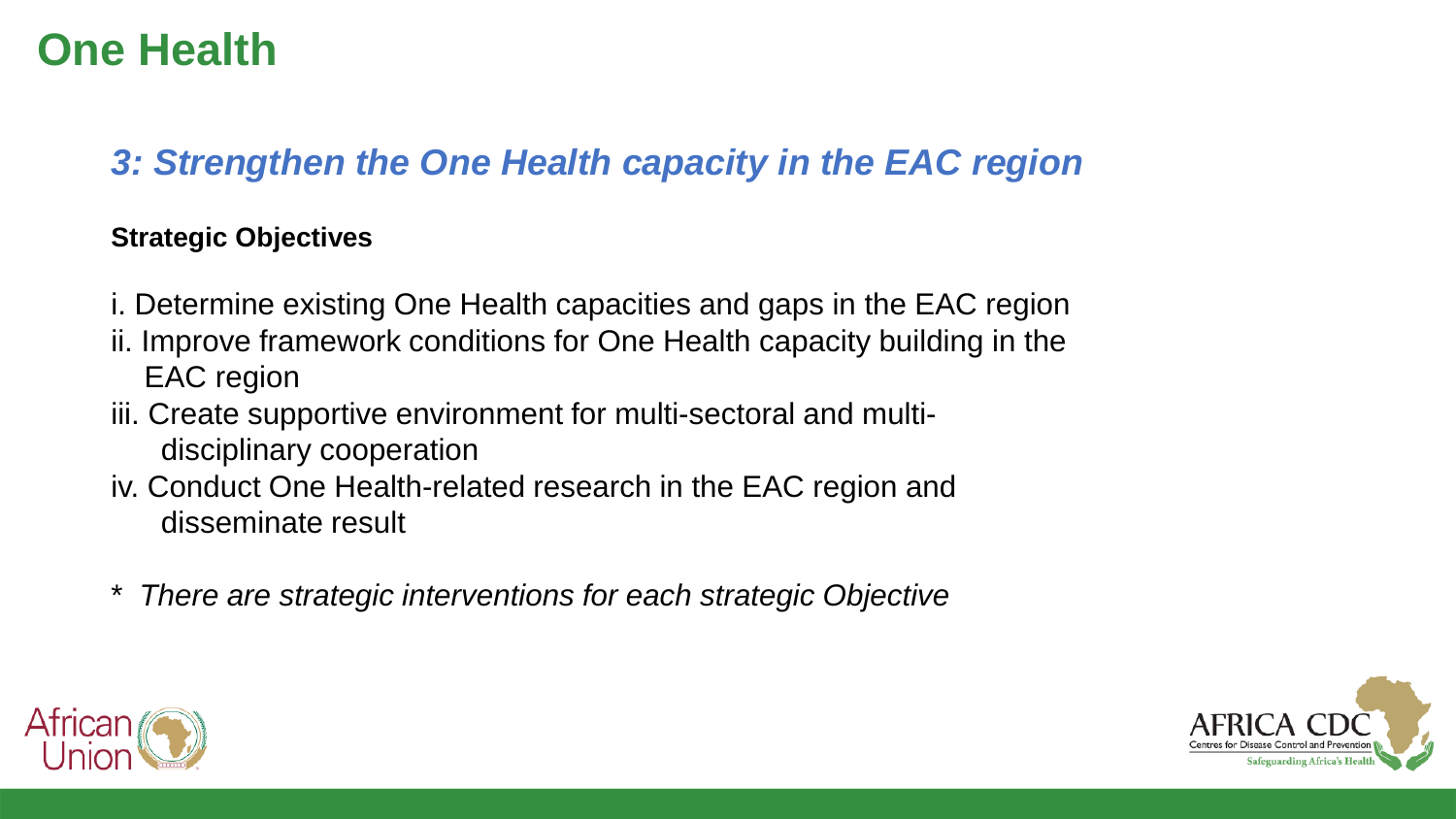# **Institutional Arrangements**

The EAC Regional One Health Strategy highlights the need:

- for a well-coordinated One Health approach by various stakeholders both- regional and national levels, and
- defined coordination and management structure to enhance synergies and minimize duplication of efforts.

The Strategy requires an institutional framework to coordinate implementation:

- the EAC Secretariat working jointly with Partner States, EAC organs,
- regional, continental and international organisations,
- governmental and non-governmental organisations,
- private sector,
- higher education, science and research institutions, schools,
- communities, civil society organisations,
- One Health platforms and networks, and media.

*There are strategic interventions for each strategic Objective*



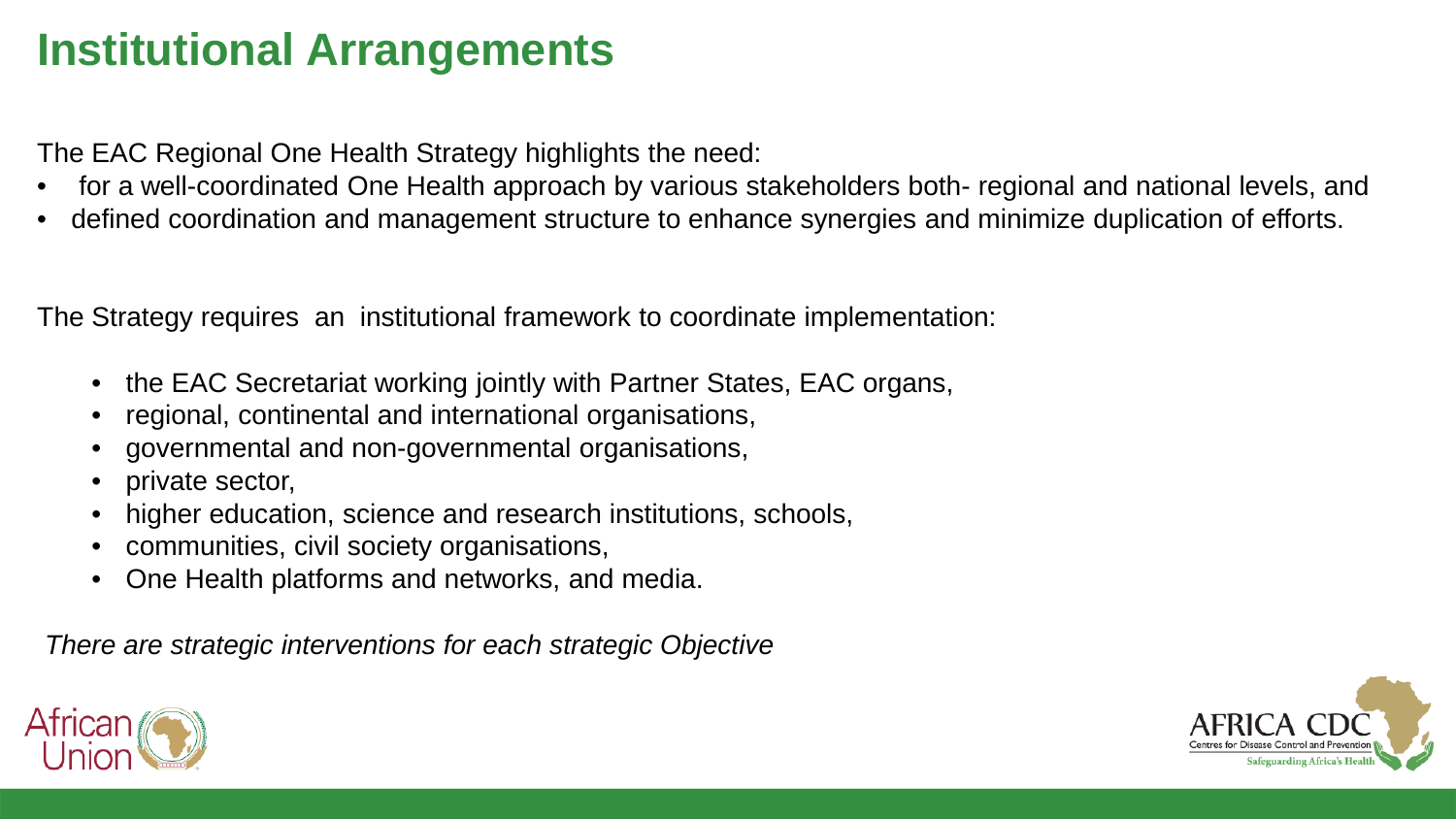